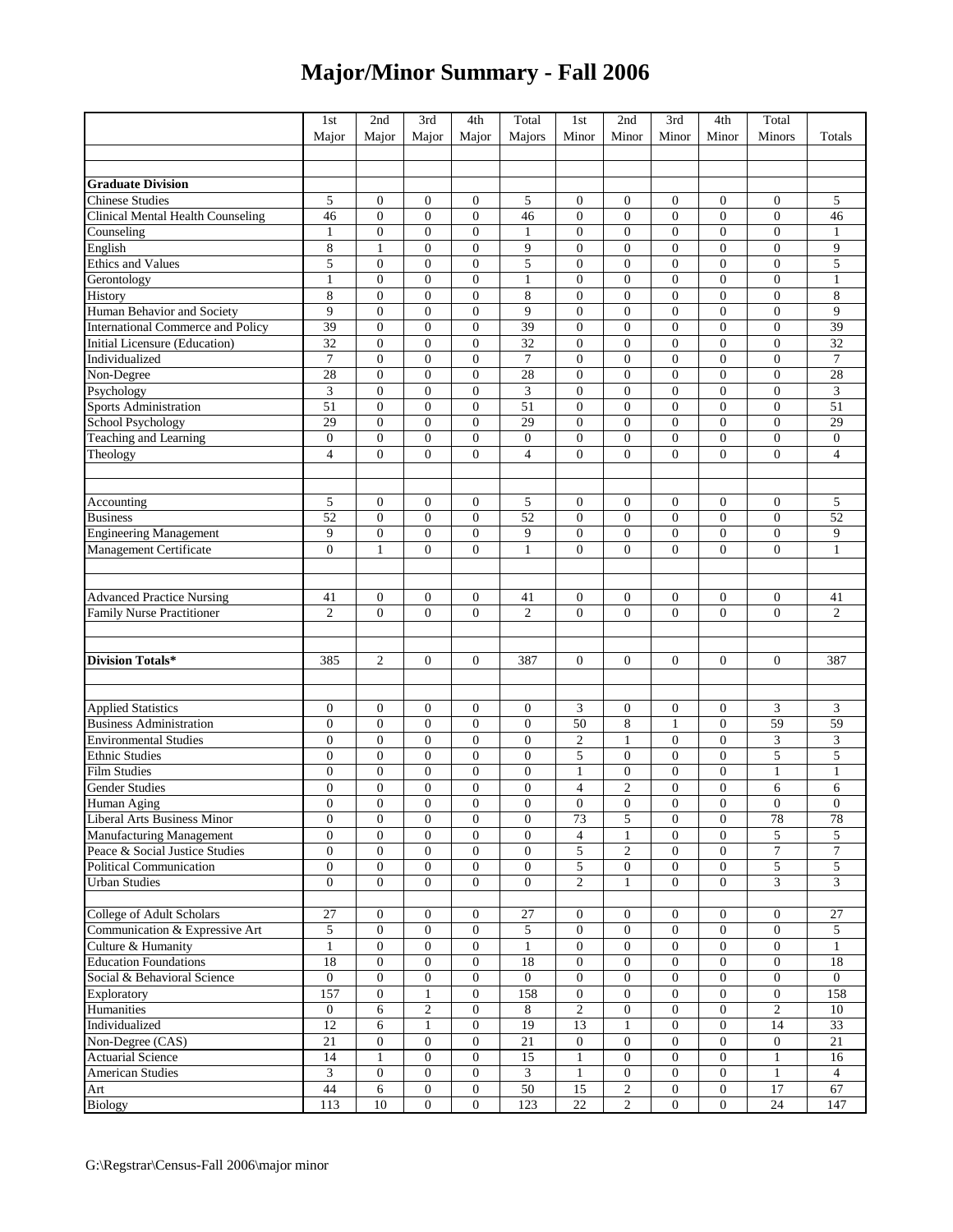## **Major/Minor Summary - Fall 2006**

|                                                 | 1st                         | 2nd                                  | 3rd                                  | 4th                                | Total             | 1 <sub>st</sub>                      | 2nd                              | 3rd                                | 4th                                | Total                        |                                    |
|-------------------------------------------------|-----------------------------|--------------------------------------|--------------------------------------|------------------------------------|-------------------|--------------------------------------|----------------------------------|------------------------------------|------------------------------------|------------------------------|------------------------------------|
|                                                 | Major                       | Major                                | Major                                | Major                              | Majors            | Minor                                | Minor                            | Minor                              | Minor                              | Minors                       | Totals                             |
| <b>Human Biology</b>                            | $\mathbf{0}$                | $\boldsymbol{0}$                     | $\mathbf{0}$                         | $\overline{0}$                     | $\overline{0}$    | 20                                   | $\boldsymbol{0}$                 | $\mathbf{0}$                       | $\overline{0}$                     | 20                           | 20                                 |
| Chemistry                                       | 49                          | 33                                   | $\boldsymbol{0}$                     | $\overline{0}$                     | 82                | 18                                   | 5                                | $\mathbf{1}$                       | $\overline{0}$                     | 24                           | 106                                |
| Biochemistry                                    | 15                          | $\boldsymbol{0}$                     | $\overline{0}$                       | $\overline{0}$                     | 15                | $\overline{0}$                       | $\overline{0}$                   | $\mathbf{0}$                       | $\overline{0}$                     | $\boldsymbol{0}$             | 15                                 |
| Chinese and Japanese Studies                    | 11                          | 13                                   | $\mathbf{1}$                         | $\overline{0}$                     | $\overline{25}$   | $\overline{c}$                       | $\overline{0}$                   | $\overline{0}$                     | $\theta$                           | $\mathbf{2}$                 | 27                                 |
| Communication                                   | 10                          | $\mathfrak{2}$                       | $\mathbf{0}$                         | $\overline{0}$                     | 12                | 5                                    | $\overline{0}$                   | $\overline{0}$                     | $\overline{0}$                     | 5                            | 17                                 |
| <b>Communication Law</b>                        | $\overline{7}$              | $\mathbf{0}$                         | $\overline{0}$                       | $\overline{0}$                     | 7                 | 3                                    | $\overline{0}$                   | $\overline{0}$                     | $\overline{0}$                     | 3                            | 10                                 |
| New Media - Journalism                          | 37                          | 5                                    | $\overline{0}$                       | $\overline{0}$                     | 42                | 11                                   | $\overline{c}$                   | $\overline{0}$                     | $\overline{0}$                     | 13                           | 55                                 |
| Public and Corporate Communication              | 9                           | $\boldsymbol{0}$                     | $\overline{0}$                       | $\overline{0}$                     | 9                 | 3                                    | $\boldsymbol{0}$                 | $\boldsymbol{0}$                   | $\overline{0}$                     | $\ensuremath{\mathfrak{Z}}$  | 12                                 |
| <b>Public Relations</b>                         | 43                          | 5                                    | $\overline{0}$                       | $\overline{0}$                     | 48                | 15                                   | 3                                | $\boldsymbol{0}$                   | $\overline{0}$                     | 18                           | 66                                 |
| Television - Radio                              | 40                          | $\overline{7}$                       | $\overline{0}$                       | $\theta$                           | 47                | 17                                   | 17                               | $\overline{0}$                     | $\theta$                           | 34                           | 81                                 |
| Public Speaking and Debate                      | $\mathbf{0}$                | $\boldsymbol{0}$                     | $\overline{0}$                       | $\overline{0}$                     | $\boldsymbol{0}$  | $\overline{4}$                       | 1                                | $\overline{0}$                     | $\overline{0}$                     | 5                            | 5                                  |
| Economics                                       | 13                          | 8                                    | $\overline{0}$                       | $\overline{0}$                     | 21                | 9                                    | $\boldsymbol{0}$                 | $\overline{0}$                     | $\overline{0}$                     | 9                            | 30                                 |
| Economics and Computer Analysis                 | $\mathbf{0}$                | $\mathbf{1}$                         | $\overline{0}$                       | $\overline{0}$                     | $\mathbf{1}$      | $\overline{0}$                       | $\overline{0}$                   | $\boldsymbol{0}$                   | $\overline{0}$                     | $\mathbf{0}$                 | $\mathbf{1}$                       |
| <b>Elementary Education</b>                     | 107                         | $\mathbf{0}$                         | $\overline{0}$                       | $\overline{0}$                     | 107               | $\overline{0}$                       | $\overline{0}$                   | $\overline{0}$                     | $\overline{0}$                     | $\mathbf{0}$                 | 107                                |
| Middle Level Education                          | 17                          | $\mathbf{1}$                         | $\boldsymbol{0}$                     | $\overline{0}$                     | 18                | $\overline{0}$                       | $\overline{0}$                   | $\overline{0}$                     | $\overline{0}$                     | $\boldsymbol{0}$             | 18                                 |
| Secondary Education                             | $\mathbf{0}$                | 109                                  | $\overline{c}$                       | $\overline{0}$                     | 111               | $\mathbf{1}$                         | $\overline{0}$                   | $\overline{0}$                     | $\overline{0}$                     | $\mathbf{1}$                 | 112                                |
| <b>Special Education</b>                        | $\mathbf{0}$                | $\mathbf{0}$                         | $\overline{0}$                       | $\overline{0}$                     | $\boldsymbol{0}$  | 18                                   | 1                                | $\overline{0}$                     | $\overline{0}$                     | 19                           | 19                                 |
| English                                         | 74                          | 14                                   | $\boldsymbol{0}$                     | $\overline{0}$                     | 88                | 8                                    | $\overline{c}$                   | $\overline{0}$                     | $\overline{0}$                     | 10                           | 98                                 |
| <b>Creative Writing</b>                         | 16                          | $\ensuremath{\mathfrak{Z}}$          | 1                                    | $\overline{0}$                     | 20                | 6                                    | 1                                | $\overline{0}$                     | $\overline{0}$                     | $\overline{7}$               | $\overline{27}$                    |
| <b>Professional Writing</b>                     | $\overline{2}$              | 3                                    | $\overline{0}$                       | $\overline{0}$                     | 5                 | $\mathbf{1}$                         | $\overline{0}$                   | $\overline{0}$                     | $\theta$                           | $\mathbf{1}$                 | 6                                  |
| English: Writing                                | $\overline{0}$              | $\boldsymbol{0}$                     | $\overline{0}$                       | $\overline{0}$                     | $\boldsymbol{0}$  | 3                                    | $\overline{c}$                   | $\overline{0}$                     | $\overline{0}$                     | 5                            | 5                                  |
| <b>Environmental Science</b>                    | $\overline{4}$              | $\overline{c}$                       | $\overline{0}$                       | $\overline{0}$                     | 6                 | $\overline{c}$                       | 1                                | $\overline{0}$                     | $\overline{0}$                     | 3                            | 9                                  |
| Chinese                                         | $\overline{0}$              | $\mathbf{0}$                         | $\overline{0}$                       | $\overline{0}$                     | $\boldsymbol{0}$  | 6                                    | 3                                | $\overline{0}$                     | $\overline{0}$                     | 9                            | 9                                  |
| Classics                                        | 11                          | 6                                    | $\overline{0}$                       | $\overline{0}$                     | 17                | 22                                   | 3                                | $\boldsymbol{0}$                   | $\overline{0}$                     | 25                           | 42                                 |
| French                                          | 8                           | 13                                   | $\mathbf{0}$                         | $\overline{0}$                     | 21                | 19                                   | 6                                | $\mathbf{1}$                       | $\overline{0}$                     | 26                           | 47                                 |
| German                                          | 15                          | 20                                   | $\overline{0}$                       | $\overline{0}$                     | 35                | 34                                   | 3                                | $\overline{0}$                     | $\overline{0}$                     | 37                           | 72                                 |
| Hebrew                                          | $\mathbf{0}$                | $\mathbf{0}$                         | $\overline{0}$                       | $\overline{0}$                     | $\mathbf{0}$      | $\mathbf{1}$                         | $\mathbf{1}$                     | $\overline{0}$                     | $\overline{0}$                     | $\sqrt{2}$                   | $\overline{2}$                     |
|                                                 | $\mathbf{0}$                | $\boldsymbol{0}$                     | $\boldsymbol{0}$                     | $\overline{0}$                     | $\boldsymbol{0}$  | 8                                    | $\overline{4}$                   | $\boldsymbol{0}$                   | $\boldsymbol{0}$                   | 12                           | 12                                 |
| Japanese                                        | 18                          | 31                                   | 3                                    | $\overline{0}$                     | 52                | 104                                  | 9                                | $\boldsymbol{0}$                   | $\mathbf{1}$                       | 114                          | 166                                |
| Spanish                                         | 10                          | 3                                    | $\mathbf{1}$                         | $\overline{0}$                     | 14                | $\overline{4}$                       | $\overline{c}$                   | $\overline{0}$                     | $\theta$                           | 6                            | 20                                 |
| Geography<br>American Indian Studies            | $\overline{0}$              | $\mathbf{0}$                         | $\overline{0}$                       | $\overline{0}$                     | $\boldsymbol{0}$  | $\mathbf{1}$                         | 1                                | $\overline{0}$                     | $\overline{0}$                     | $\overline{c}$               | $\overline{c}$                     |
|                                                 | 1                           |                                      | $\mathbf{0}$                         | $\overline{0}$                     |                   | $\mathbf{0}$                         | $\mathbf{0}$                     | $\overline{0}$                     | $\overline{0}$                     | $\overline{0}$               |                                    |
| Geology<br>Geoscience                           | 5                           | $\boldsymbol{0}$<br>$\boldsymbol{0}$ | $\overline{0}$                       | $\overline{0}$                     | $\mathbf{1}$<br>5 | $\overline{0}$                       | $\overline{0}$                   | $\boldsymbol{0}$                   | $\overline{0}$                     | $\boldsymbol{0}$             | $\mathbf{1}$<br>5                  |
| Meteorology                                     | 150                         | $\overline{\mathbf{3}}$              | $\overline{0}$                       | $\overline{0}$                     | 153               | 3                                    | $\boldsymbol{0}$                 | $\boldsymbol{0}$                   | $\overline{0}$                     | 3                            | 156                                |
| History                                         | 85                          | 13                                   | $\mathbf{0}$                         | $\overline{0}$                     | 98                | 13                                   | $\mathbf{1}$                     | $\mathbf{1}$                       | $\overline{0}$                     | 15                           | 113                                |
| International Economics & Cultural Affairs      | 20                          | 8                                    | $\overline{0}$                       | $\overline{0}$                     | 28                | $\overline{0}$                       | $\overline{0}$                   | $\overline{0}$                     | $\overline{0}$                     | $\mathbf{0}$                 | 28                                 |
| <b>International Service</b>                    | 9                           | 9                                    | $\overline{c}$                       | $\overline{0}$                     | 20                | $\overline{0}$                       | $\overline{0}$                   | $\overline{0}$                     | $\overline{0}$                     | $\overline{0}$               | 20                                 |
| Mathematics                                     | 36                          | 16                                   | $\boldsymbol{0}$                     | $\overline{0}$                     | 52                | 154                                  | 19                               | $\overline{0}$                     | $\overline{0}$                     | 173                          | 225                                |
|                                                 |                             |                                      |                                      |                                    |                   |                                      |                                  |                                    | $\overline{0}$                     |                              |                                    |
| <b>Computer Science</b>                         | 25<br>$\mathbf{0}$          | 5                                    | $\mathbf{1}$                         | $\overline{0}$<br>$\overline{0}$   | 31                | 6                                    | 4                                | $\overline{0}$                     | $\overline{0}$                     | 10                           | 41                                 |
| Modern European Studies<br>Music                |                             | $\boldsymbol{0}$                     | $\overline{0}$                       |                                    | $\boldsymbol{0}$  | $\mathbf{1}$                         | $\mathbf{1}$                     | $\boldsymbol{0}$<br>$\overline{0}$ | $\overline{0}$                     | $\overline{2}$               | $\overline{c}$                     |
|                                                 | 45<br>43                    | 13<br>$\Omega$                       | $\overline{0}$<br>$\theta$           | $\boldsymbol{0}$<br>$\theta$       | 58                | 21<br>$\theta$                       | $\overline{4}$                   | $\theta$                           | $\theta$                           | $\overline{25}$<br>$\Omega$  | 83                                 |
| <b>Music Education</b>                          |                             |                                      |                                      |                                    | $\overline{43}$   |                                      | $\overline{0}$                   |                                    |                                    |                              | $\overline{43}$                    |
| Music: Church                                   | $\overline{4}$              | $\mathbf{0}$                         | $\boldsymbol{0}$                     | $\boldsymbol{0}$                   | $\overline{4}$    | $\boldsymbol{0}$                     | $\boldsymbol{0}$                 | $\overline{0}$                     | $\boldsymbol{0}$                   | $\mathbf{0}$                 | $\overline{4}$                     |
| Church Music, Organ                             | $\mathbf{1}$                | $\mathbf{0}$                         | $\overline{0}$                       | $\boldsymbol{0}$                   | $\mathbf{1}$      | $\overline{0}$                       | $\mathbf{0}$                     | $\mathbf{0}$                       | $\overline{0}$<br>$\boldsymbol{0}$ | $\mathbf{0}$<br>$\mathbf{0}$ | 1                                  |
| Music: Composition                              | $\ensuremath{\mathfrak{Z}}$ | $\boldsymbol{0}$                     | $\boldsymbol{0}$                     | $\boldsymbol{0}$                   | 3                 | $\boldsymbol{0}$                     | $\boldsymbol{0}$                 | $\boldsymbol{0}$                   |                                    |                              | 3                                  |
| Music: Performance<br><b>Physical Education</b> | 18<br>28                    | $\mathbf{0}$<br>$\mathbf{1}$         | $\boldsymbol{0}$<br>$\boldsymbol{0}$ | $\boldsymbol{0}$<br>$\overline{0}$ | 18<br>29          | $\boldsymbol{0}$<br>$\boldsymbol{7}$ | $\boldsymbol{0}$<br>$\mathbf{1}$ | $\boldsymbol{0}$<br>$\mathbf{0}$   | $\boldsymbol{0}$<br>$\overline{0}$ | $\mathbf{0}$<br>8            | $\overline{18}$<br>$\overline{37}$ |
| PE:Exercise Science                             | 20                          |                                      | $\boldsymbol{0}$                     | $\overline{0}$                     | 20                | 3                                    |                                  | $\boldsymbol{0}$                   | $\boldsymbol{0}$                   | $\overline{4}$               | 24                                 |
|                                                 |                             | $\boldsymbol{0}$                     |                                      |                                    |                   |                                      | 1                                |                                    |                                    |                              |                                    |
| PE:Sports Management                            | 49<br>$\overline{19}$       | 11                                   | $\boldsymbol{0}$                     | $\overline{0}$                     | 60                | $\boldsymbol{0}$                     | $\boldsymbol{0}$                 | $\mathbf{0}$                       | $\boldsymbol{0}$                   | $\boldsymbol{0}$             | 60                                 |
| Philosophy                                      |                             | $\overline{4}$                       | $\boldsymbol{0}$                     | $\boldsymbol{0}$                   | 23                | 7                                    | $\mathbf{1}$                     | $\boldsymbol{0}$                   | $\boldsymbol{0}$                   | 8                            | 31                                 |
| Physics                                         | $\overline{26}$             | $\overline{4}$                       | $\boldsymbol{0}$                     | $\boldsymbol{0}$                   | $\overline{30}$   | $\sqrt{2}$                           | $\overline{4}$                   | $\boldsymbol{0}$                   | $\overline{0}$                     | $\sqrt{6}$                   | $\overline{36}$                    |
| <b>Political Science</b>                        | 100                         | 11                                   | $\boldsymbol{0}$                     | $\overline{0}$                     | 111               | 15                                   | $\boldsymbol{0}$                 | $\mathbf{0}$                       | $\overline{0}$                     | 15                           | 126                                |
| Pre-Seminary Studies                            | $\overline{0}$              | 1                                    | $\overline{0}$                       | $\overline{0}$                     | 1                 | $\mathbf{0}$                         | $\boldsymbol{0}$                 | $\mathbf{0}$                       | $\boldsymbol{0}$                   | $\mathbf{0}$                 | 1                                  |
| Psychology                                      | 129                         | 12                                   | $\boldsymbol{0}$                     | $\mathbf{0}$                       | 141               | 31                                   | 5                                | $\boldsymbol{0}$                   | $\overline{0}$                     | 36                           | 177                                |
| Social Work                                     | 28                          | $\mathbf{0}$                         | $\boldsymbol{0}$                     | $\overline{0}$                     | 28                | $\tau$                               | $\mathbf{1}$                     | $\boldsymbol{0}$                   | $\boldsymbol{0}$                   | $\,8\,$                      | 36                                 |
| Sociology                                       | 18                          | 11                                   | $\boldsymbol{0}$                     | $\mathbf{0}$                       | 29                | 13                                   | $\boldsymbol{0}$                 | $\boldsymbol{0}$                   | $\boldsymbol{0}$                   | 13                           | 42                                 |
| Sociology: Criminology                          | $\overline{51}$             | 12                                   | $\boldsymbol{0}$                     | $\mathbf{0}$                       | 63                | $\mathbf{0}$                         | $\boldsymbol{0}$                 | $\mathbf{0}$                       | $\overline{0}$                     | $\mathbf{0}$                 | 63                                 |
| Theatre                                         | 20                          | $\overline{9}$                       | $\boldsymbol{0}$                     | $\boldsymbol{0}$                   | 29                | 6                                    | $\mathbf{1}$                     | $\boldsymbol{0}$                   | $\boldsymbol{0}$                   | $\boldsymbol{7}$             | 36                                 |
| Theatre & Television Arts                       | $\boldsymbol{0}$            | $\boldsymbol{0}$                     | $\boldsymbol{0}$                     | $\boldsymbol{0}$                   | $\boldsymbol{0}$  | 1                                    | $\boldsymbol{0}$                 | $\boldsymbol{0}$                   | $\boldsymbol{0}$                   | $\mathbf{1}$                 | 1                                  |
| Drama                                           | $\boldsymbol{0}$            | $\mathbf{1}$                         | $\boldsymbol{0}$                     | $\boldsymbol{0}$                   | $\mathbf{1}$      | $\boldsymbol{0}$                     | $\mathbf{0}$                     | $\mathbf{0}$                       | $\boldsymbol{0}$                   | $\mathbf{0}$                 | $\mathbf{1}$                       |
| Acting                                          | $\overline{0}$              | $\boldsymbol{0}$                     | $\boldsymbol{0}$                     | $\boldsymbol{0}$                   | $\boldsymbol{0}$  | 3                                    | $\boldsymbol{0}$                 | $\mathbf{0}$                       | $\overline{0}$                     | 3                            | $\overline{\mathbf{3}}$            |